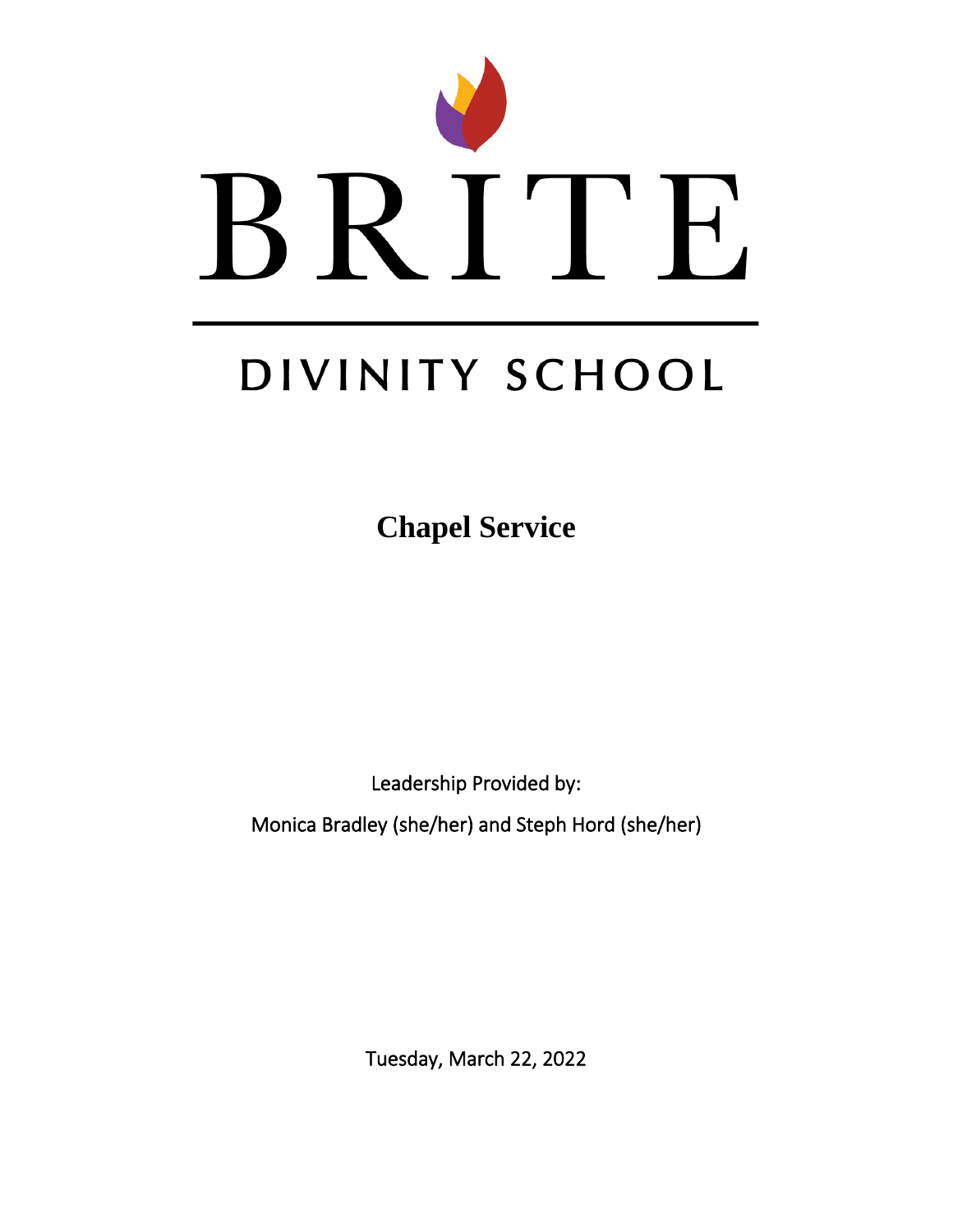

# Prelude Music Worship Leader/Musician Steph Hord (she/her) Worship Leader at University Christian Church and Worship Architect at Galileo Church

## Announcements and Call to Worship

*Jonathan Greer (he/him), M. Div. Student*

# Worship Song *Find Our Way to Love, The Many*

When I hurt you, I hurt me When I push you, I push me When I curse you, I curse me I weep with you, as you weep with me.

When I starve you, I starve me When I bomb you, I bomb me When I kill you, I kill me I die with you, as you die with me

There is no "other" There's only us On this trembling, tender earth.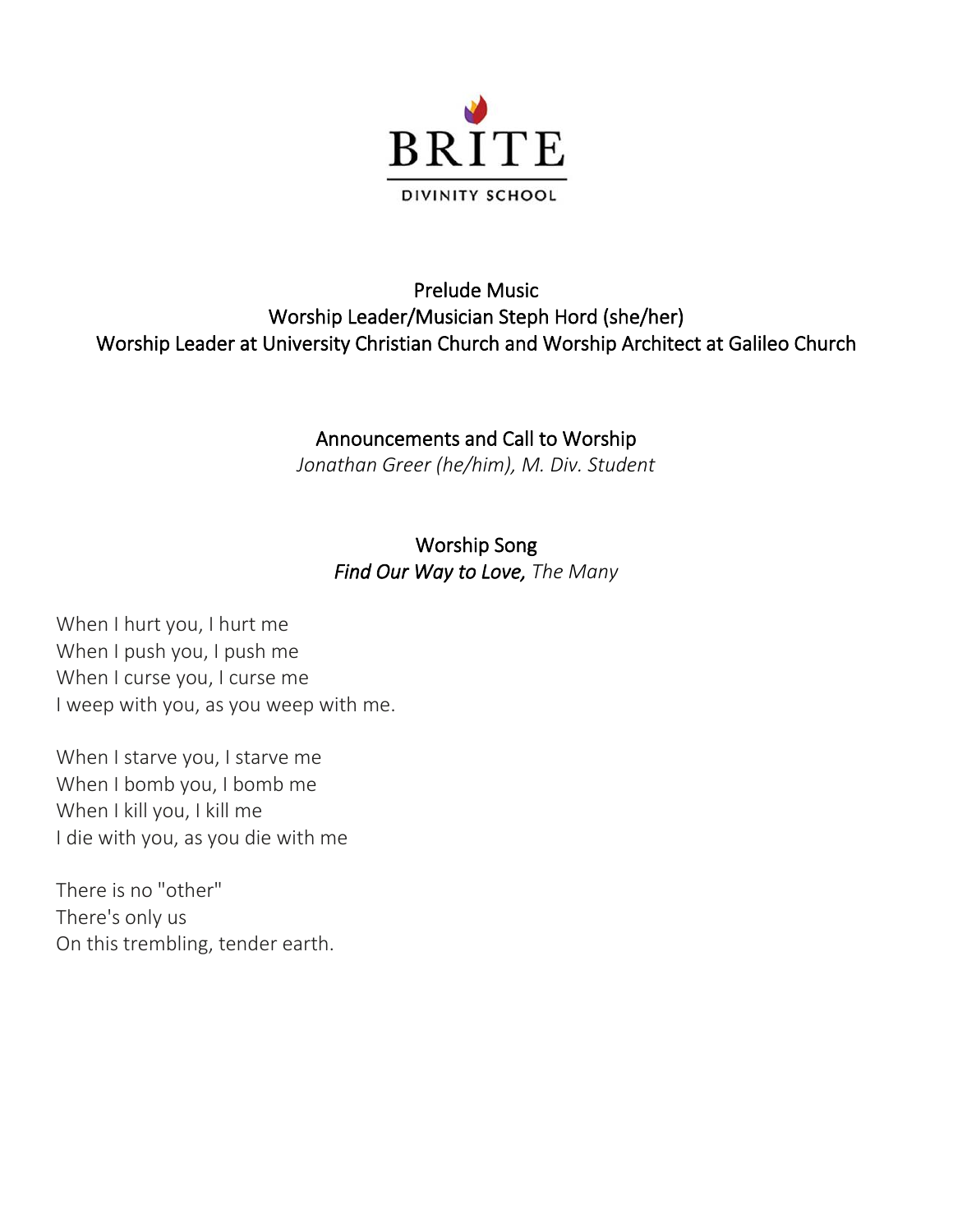

And all of heaven is here with us When we find our way to love, When we find our way to love.

When I hate you, I hate me When I lose you, I lose me When I find you, I find me I live with you, as you live with me.

There is no "other" There's only us On this trembling, tender earth.

And all of heaven is here with us When we find our way to love, When we find our way to love.

When we find our way to love, When we find our way to love.

#### Poetry

# *Remembering by Toni Morrison read by Yvonne Taylor (she/her), M. Div. Student*

I tore from a limb fruit that had lost its green. My hands were warmed by the heat of an apple Fire red and humming. I bit sweet power to the core. How can I say what it was like? The taste! The taste undid my eyes And led me far from the gardens planted for a child To wildernesses deeper than any master's call.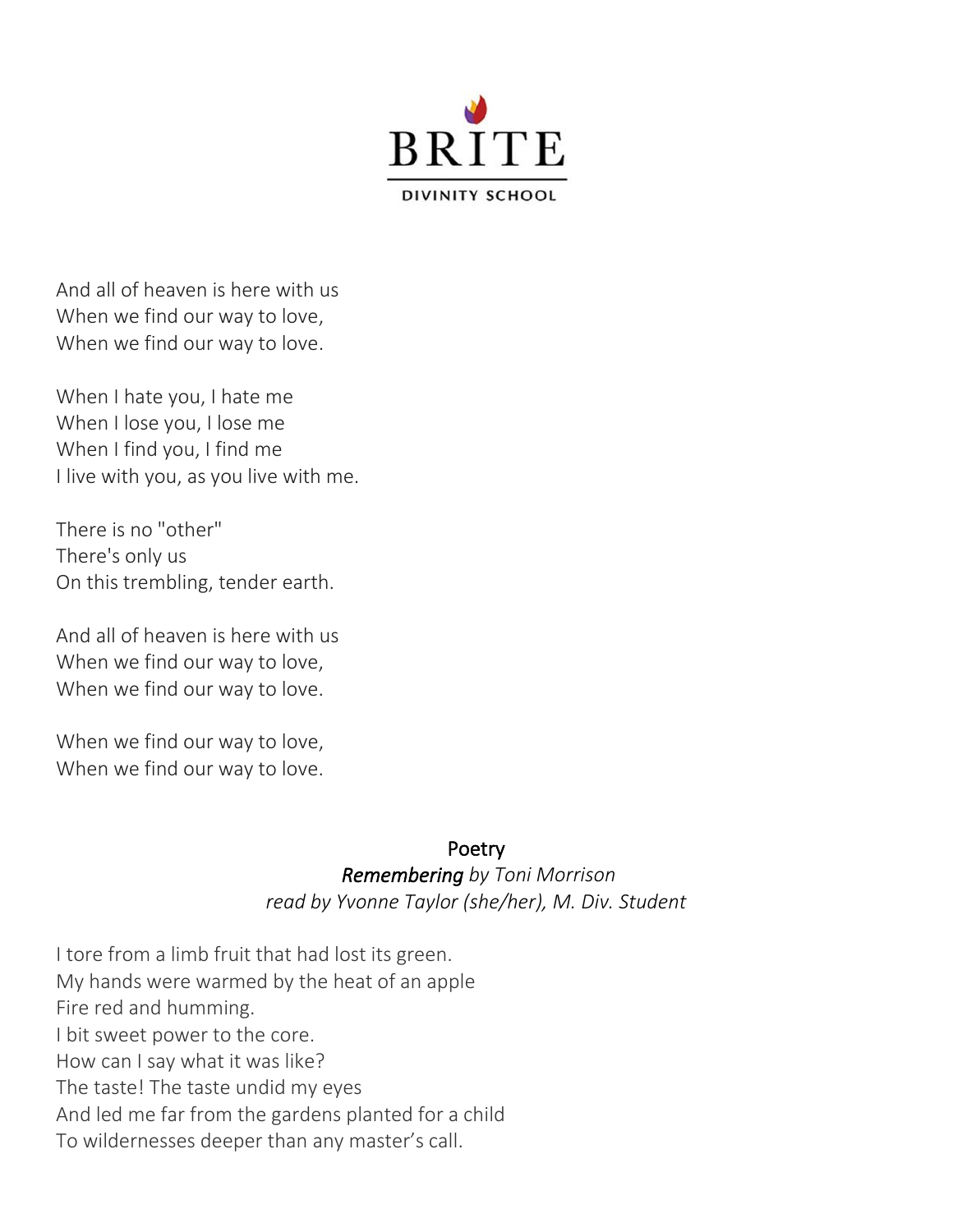

Now these cool hands guide what they once caressed; Lips forget what they have kissed. My eyes now pool their light Better the summit to see.

I would do it all over again: Be the harbor and set the sail, Loose the breeze and harness the gale, Cherish the harvest of what I have been. Better the summit to scale. Better the summit to be.

#### Prayers of the People

*Kristen Glover (she/her), M. Div. Student*

#### Hymn

*I Want Jesus to Walk With Me, African American Spiritual Song Chalice Hymnal #627*

I want Jesus to walk with me. I want Jesus to walk with me. All along my wandering journey, O, I want Jesus to walk with me.

In my trials, Lord, walk with me. in my trials, Lord, walk with me. When my heart is almost breaking, O, I want Jesus to walk with me.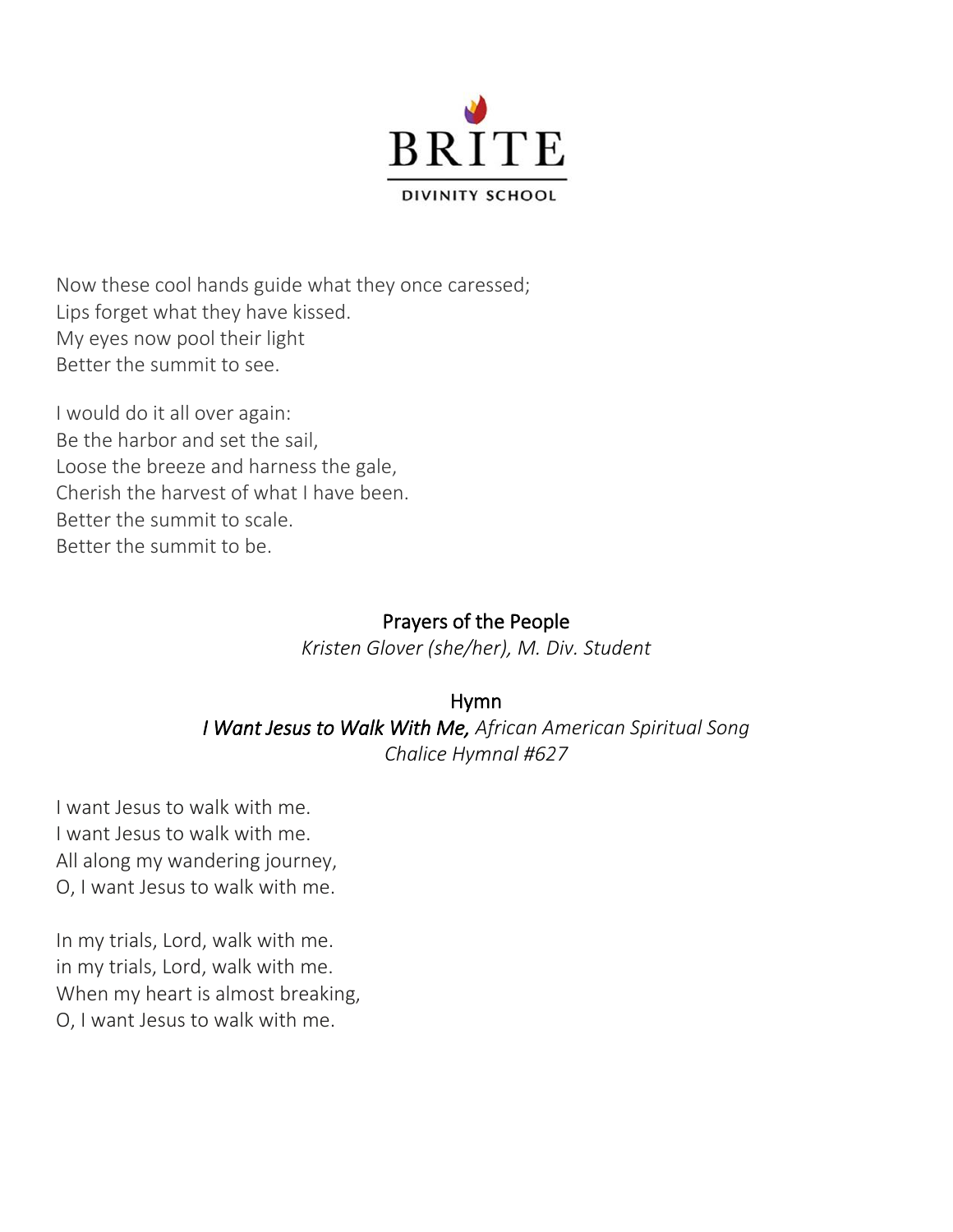

When I'm in trouble, Lord, walk with me. When I'm in trouble, Lord, walk with me. When my head is bowed in sorrow, O, I want Jesus to walk with me.

## Scripture Reading John 18:15-38 (NRSV)

*Read by Ashley Newlin (she/her), M. Div. Student*

Simon Peter and another disciple followed Jesus. Since that disciple was known to the high priest, he went with Jesus into the courtyard of the high priest, but Peter was standing outside at the gate. So the other disciple, who was known to the high priest, went out, spoke to the woman who guarded the gate, and brought Peter in. The woman said to Peter, "You are not also one of this man's disciples, are you?" He said, "I am not." Now the slaves and the police had made a charcoal fire because it was cold, and they were standing around it and warming themselves. Peter also was standing with them and warming himself.

Then the high priest questioned Jesus about his disciples and about his teaching. Jesus answered, "I have spoken openly to the world; I have always taught in synagogues and in the temple, where all the Jews come together. I have said nothing in secret. Why do you ask me? Ask those who heard what I said to them; they know what I said." When he had said this, one of the police standing nearby struck Jesus on the face, saying, "Is that how you answer the high priest?" Jesus answered, "If I have spoken wrongly, testify to the wrong. But if I have spoken rightly, why do you strike me?" Then Annas sent him bound to Caiaphas the high priest.

Now Simon Peter was standing and warming himself. They asked him, "You are not also one of his disciples, are you?" He denied it and said, "I am not." One of the slaves of the high priest, a relative of the man whose ear Peter had cut off, asked, "Did I not see you in the garden with him?" Again Peter denied it, and at that moment the cock crowed.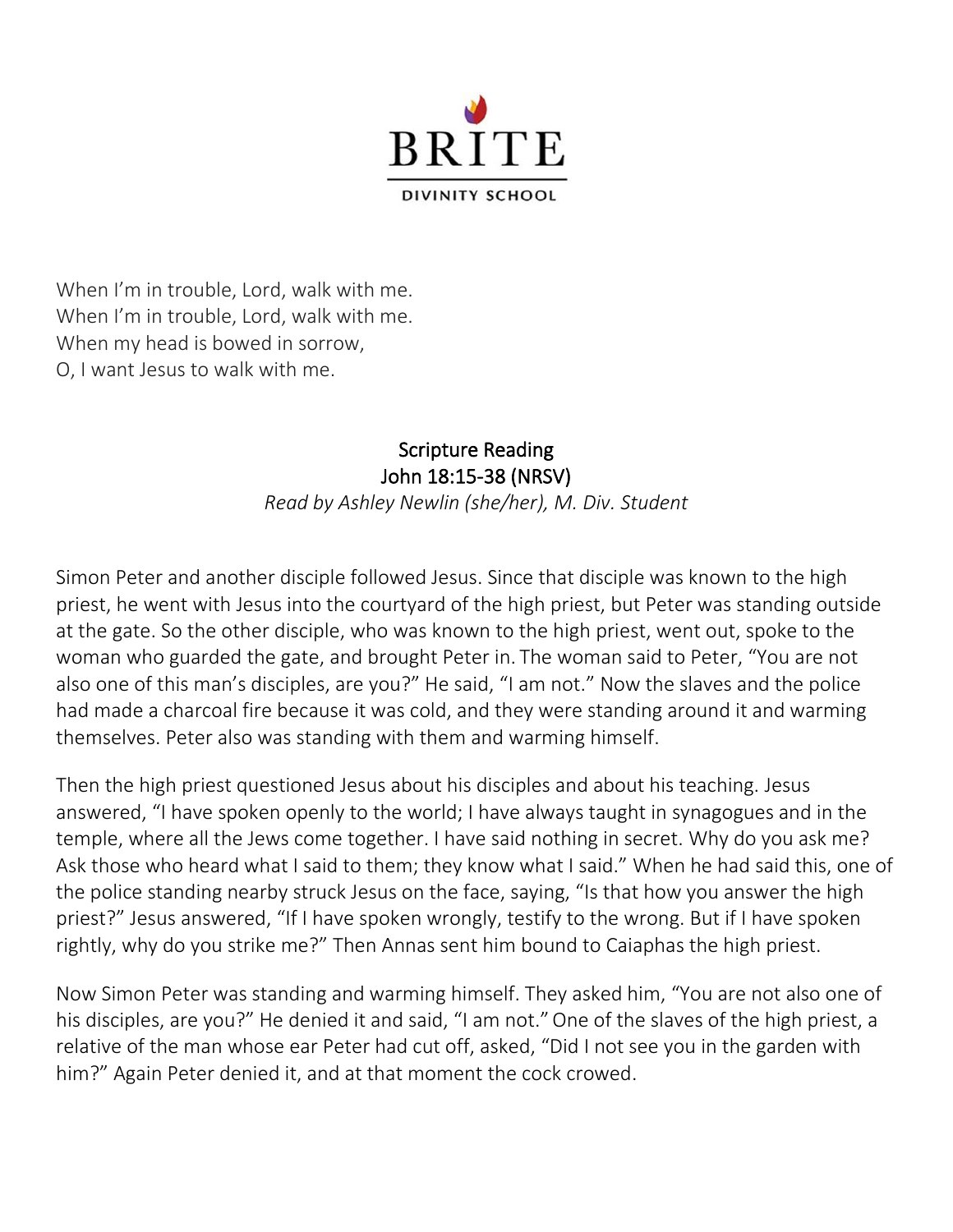

Then they took Jesus from Caiaphas to Pilate's headquarters. It was early in the morning. They themselves did not enter the headquarters, so as to avoid ritual defilement and to be able to eat the Passover. So Pilate went out to them and said, "What accusation do you bring against this man?" They answered, "If this man were not a criminal, we would not have handed him over to you." Pilate said to them, "Take him yourselves and judge him according to your law." The Jews replied, "We are not permitted to put anyone to death." (This was to fulfill what Jesus had said when he indicated the kind of death he was to die.)

Then Pilate entered the headquarters again, summoned Jesus, and asked him, "Are you the King of the Jews?" Jesus answered, "Do you ask this on your own, or did others tell you about me?" Pilate replied, "I am not a Jew, am I? Your own nation and the chief priests have handed you over to me. What have you done?" Jesus answered, "My kingdom is not from this world. If my kingdom were from this world, my followers would be fighting to keep me from being handed over to the Jews. But as it is, my kingdom is not from here." Pilate asked him, "So you are a king?" Jesus answered, "You say that I am a king. For this I was born, and for this I came into the world, to testify to the truth. Everyone who belongs to the truth listens to my voice." Pilate asked him, "What is truth?" After he had said this, he went out to the Jews again and told them, "I find no case against him.

# Sermon: "Struggles in the Movement

Monica Bradley (she/her), Director of Admissions

Hymn of Reflection: *Help Us Accept Each Other by Fred Kaan & Doreen Potter*

*Chalice Hymnal #487*

Help us accept each other as Christ accepted us; teach us as sister, brother, each person to embrace.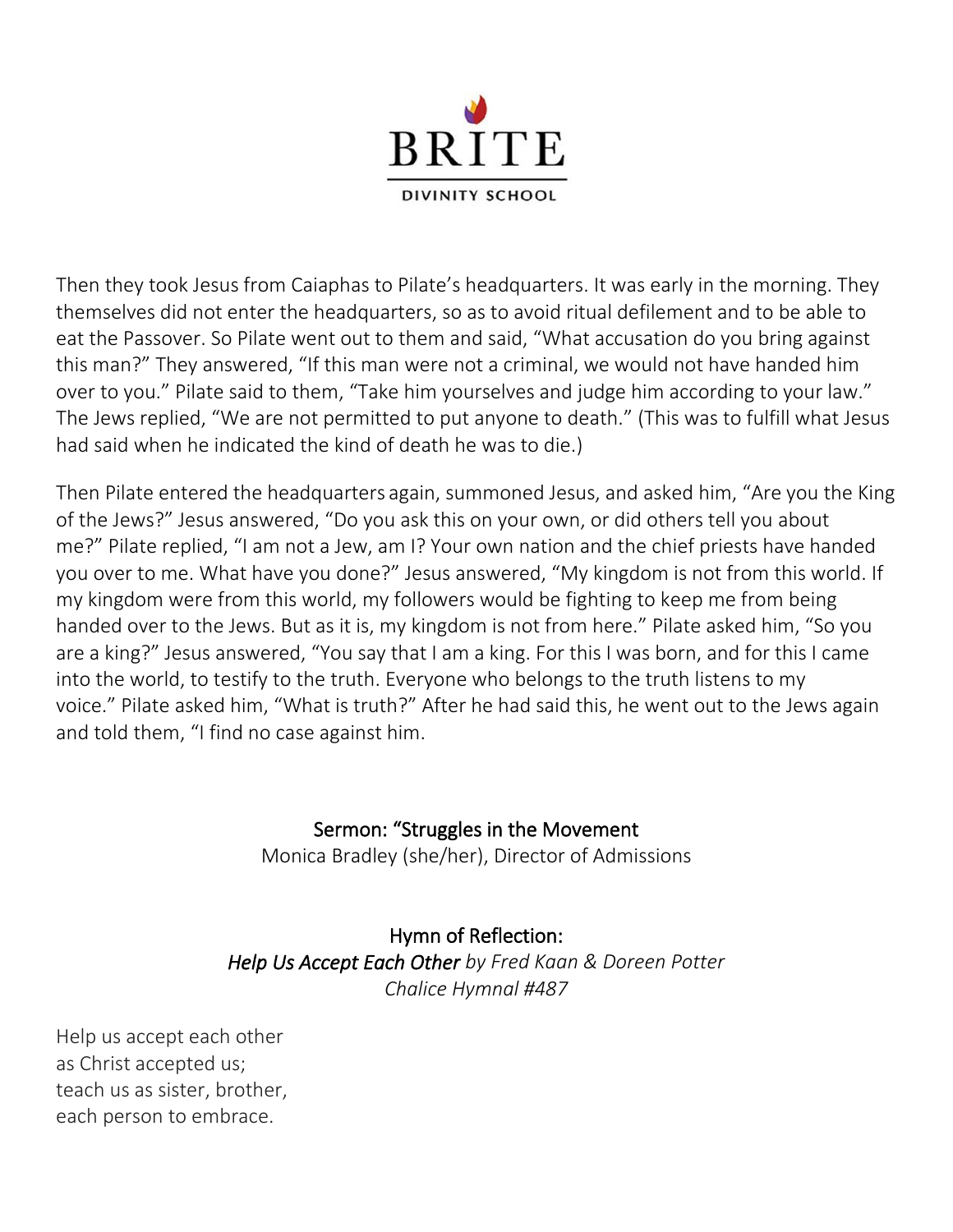

Be present, Lord, among us and bring us to believe we are ourselves accepted and meant to love and live.

Teach us, O Lord, your lessons, as in our daily life we struggle to be human and search for hope and faith.

Teach us to care for people, for all, not just for some, to love them as we find them or as they may become.

Let your acceptance change us, so that we may be moved in living situations to do the truth in love,

to practice your acceptance until we know by heart the table of forgiveness and laughter's healing art.

Lord, for today's encounters with all who are in need, who hunger for acceptance, for righteousness and bread,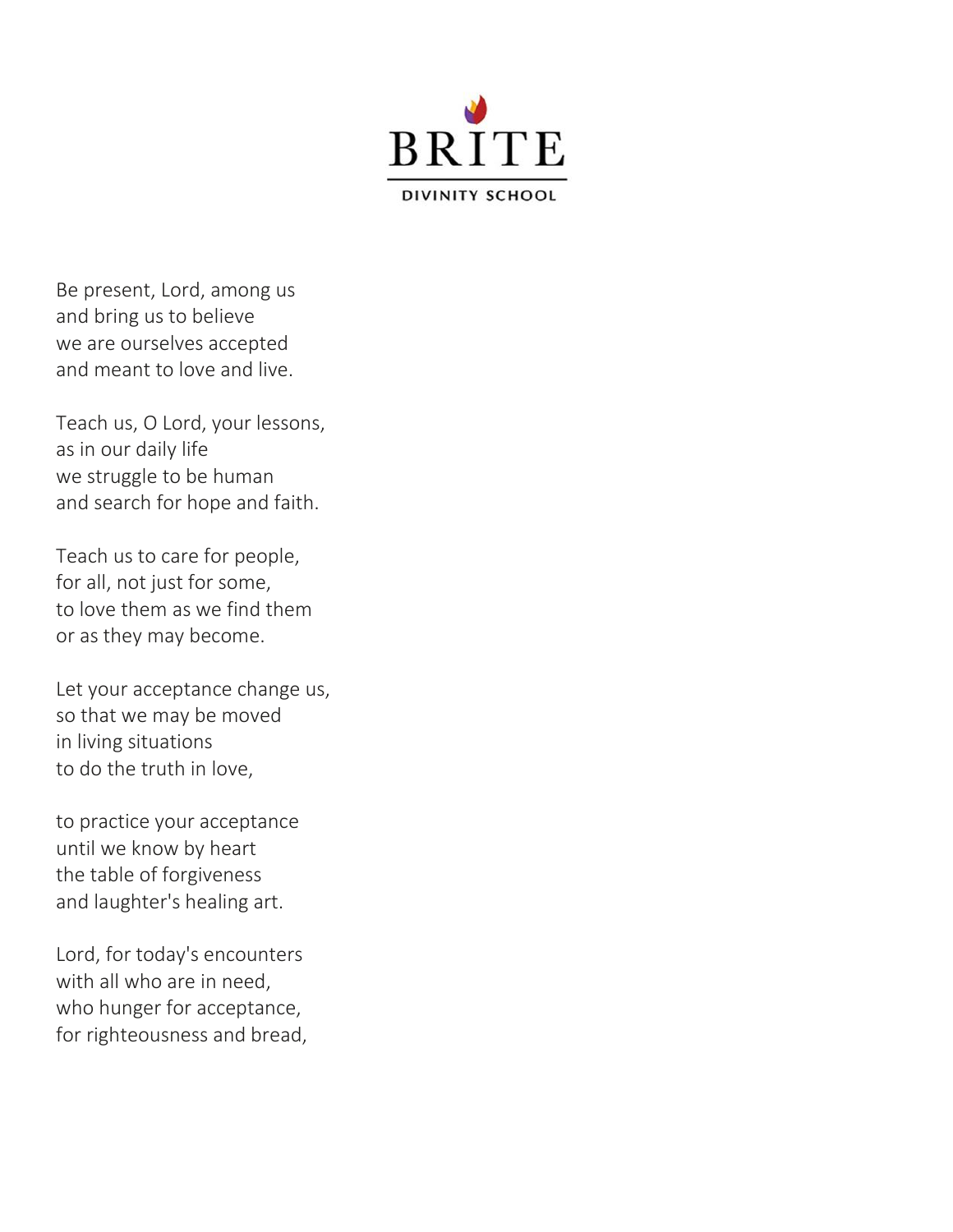

We need new eyes for seeing, new hands for holding on; renew us with your Spirit; Lord, free us, make us one!

## Holy Communion

*The Great Thanksgiving* One: God be with you. Many: And also with you. One: Lift up your hearts. Many: We lift them to God. One: Let us give thanks to God Most High. Many: It is right to give God thanks and praise.

One:

Holy God, we praise and bless you for creation and the gift of life…. You created humanity to live in your love. When your people wandered in the wilderness you nourished them along the way, and brought them close to you again.

You sent Jesus, your own heart, to travel with us and all people so we may come to know your love fully.

Jesus protected the lost, forgave those who had strayed, and gently guided those wandering away because of sin, fear, and rejection.

And so, with the faithful in every place and time, we praise with joy your holy name.

One:

We remember that on the night of betrayal and desertion… Jesus took bread, gave thanks, broke the bread, and gave it to all those present saying: "This is my body which is given for you. Do this in remembrance of me."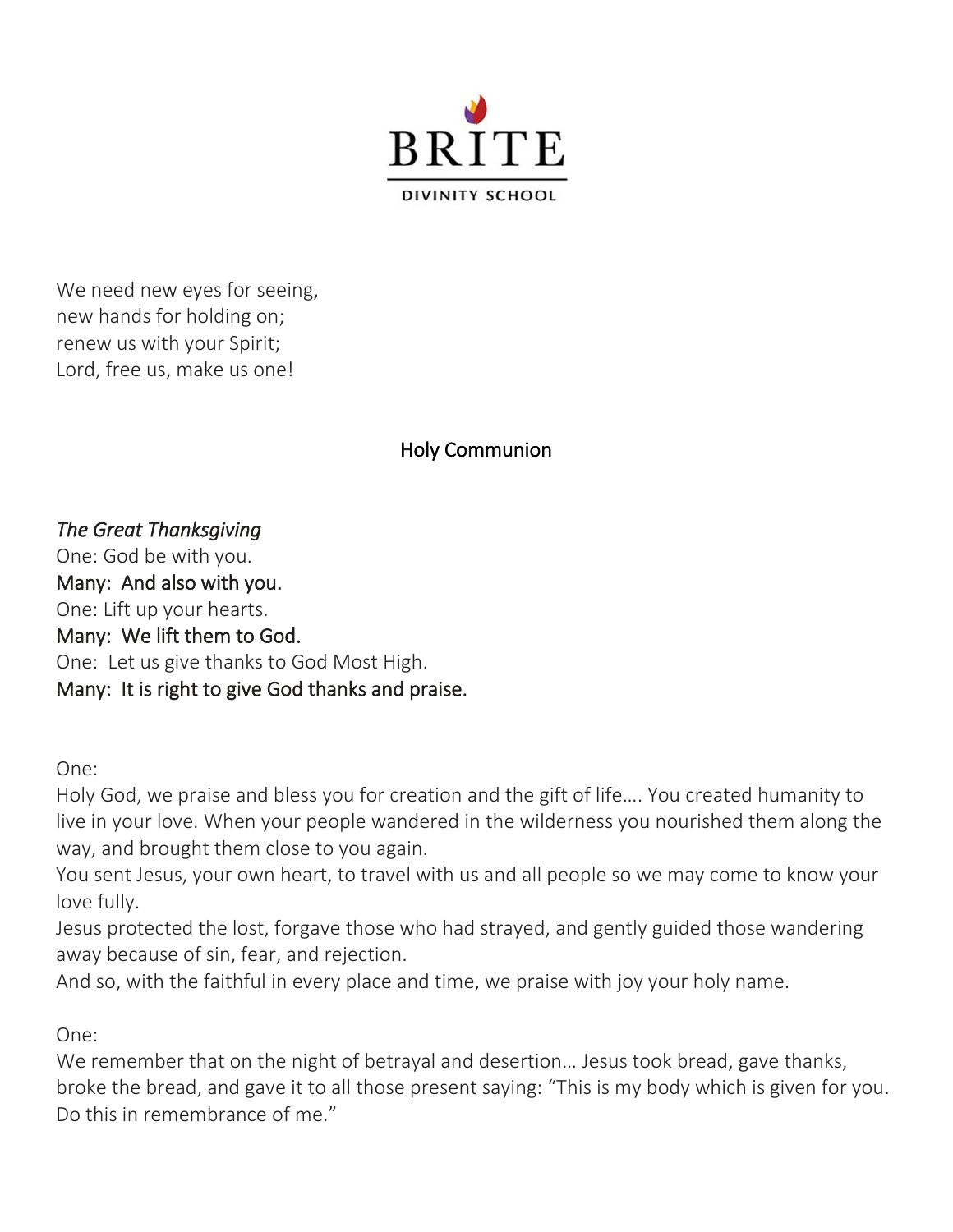

In the same way, after supper, Jesus took the cup, saying: This cup is the new covenant poured out for you in my life. Do this, and as often as you drink it and remember me." . . . And so, in remembrance of these your acts in Jesus Christ we offer ourselves in praise and thanksgiving as a holy and living sacrifice, in union with Christ's offering for us, as we proclaim the mystery of the faith.

#### Many:

Bless us, therefore, by your Holy Spirit that as we receive the consecrated bread and fruit of the vine at this table, we may offer you our faith and praise, we may be united with Christ and with one another, and we may continue faithful in all things. In the strength Christ gives us, we offer ourselves to you, eternal God, and give thanks that you have called us to serve you. Amen.

# Sharing the Elements – Siblings come and let us eat and drink

# Communion Song

#### *What The World Needs Now is Love by Burt Bacharach & Hal David*

What the world needs now is love, sweet love It's the only thing, that there's just too little of What the world needs now is love, sweet love, No, not just for some, but for everyone

Lord, we don't need another mountain There are mountains and hillsides Enough to climb

There are oceans and rivers, Enough to cross, enough to last till the end of time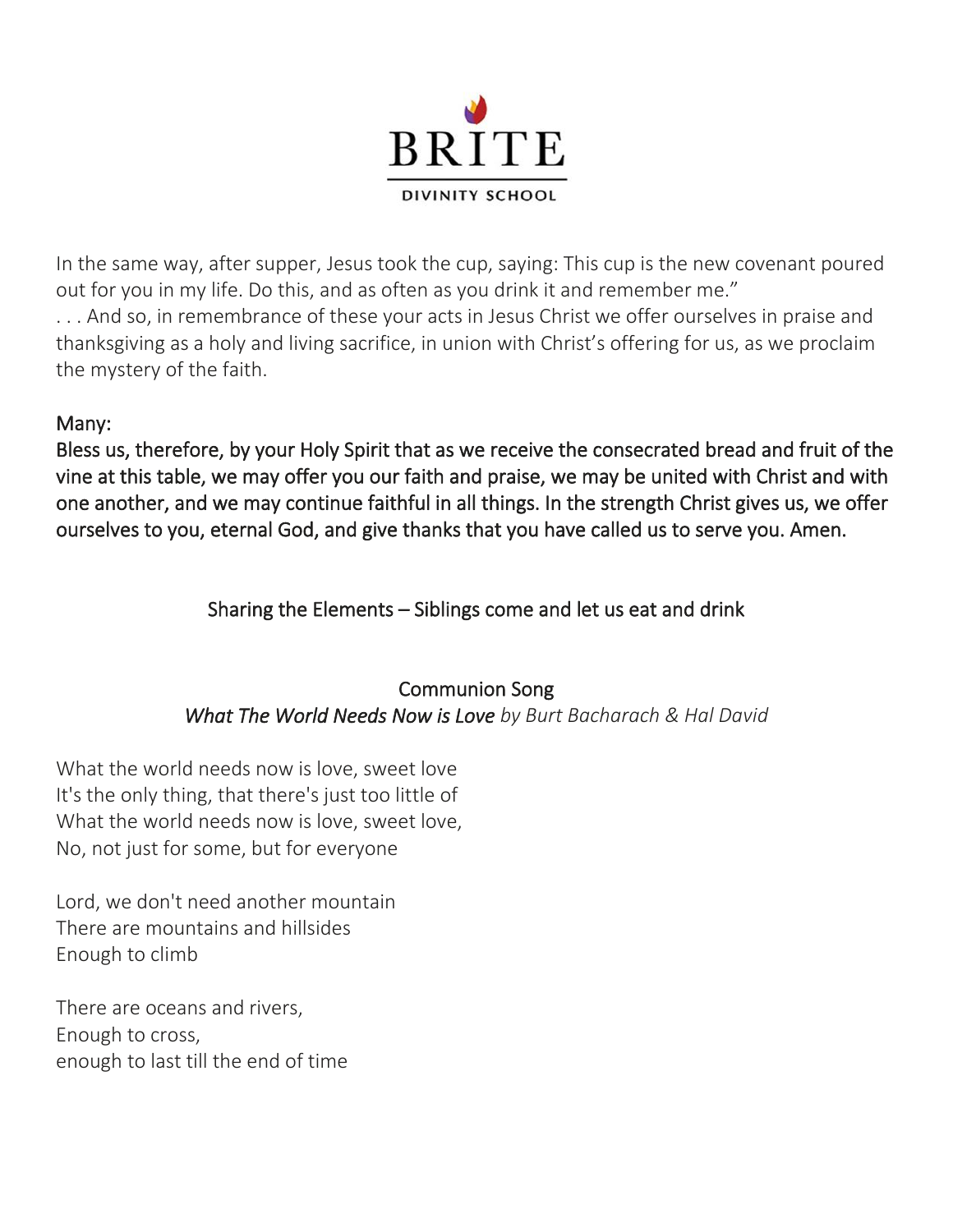

What the world needs now is love, sweet love It's the only thing, that there's just too little of What the world needs now is love, sweet love, No, not just for some, but for everyone

Lord, we don't need another meadow There are cornfields and wheat fields Enough to grow

There are sunbeams and moonbeams Enough to shine Oh listen, Lord, if you want to know

What the world needs now is love, sweet love It's the only thing, that there's just too little of What the world needs now is love, sweet love, No, not just for some, but for everyone

What the world needs now is love, sweet love What the world needs now is love, sweet love What the world needs now is love, sweet love

One: Let us pray

#### Many:

Our God, in heaven, Holy be Your name. Your Kin-dom come. Your will be done on earth, as it is in heaven. Give us this day our daily bread. And forgive us our sins, as we forgive those who sin against us. And lead us not into temptation, but deliver us from evil. For Yours is the kin-dom, and the power, and the glory, forever. Amen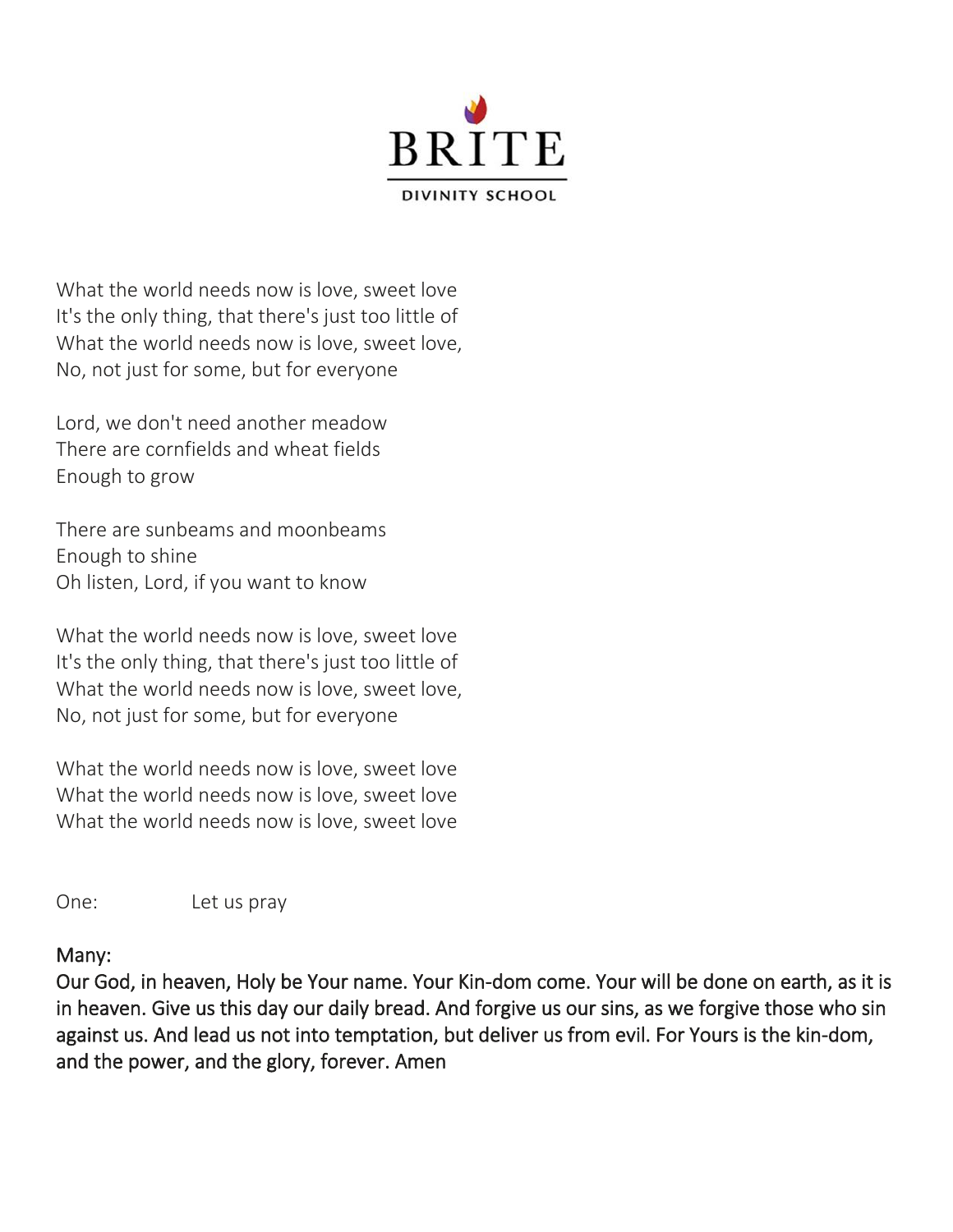

# Closing Song *Tear Down the Walls by The Many*

Tear down the walls, tear down the walls Tear down the walls between us.

The clenched fist, the cordoned off heart The border lines always keeping us apart.

The crossed arms, the closed up ears The long high fence always keeping us in fear

Tear down the walls, tear down the walls Tear down the walls between us.

Tear down the walls, tear down the walls Tear down the walls between us.

Downcast eyes, the hard grip of hate The words we shout and the words we do not say.

The slow burn, the anger we feed Scarring souls with the lies that we keep

Tear down the walls, tear down the walls Tear down the walls between us.

Tear down the walls, tear down the walls Tear down the walls between us.

We bring the wood, the iron, the concrete, the fire We build these walls every day. We carry the hurt, the fears, the shame, and the tears. Our beautiful barricade